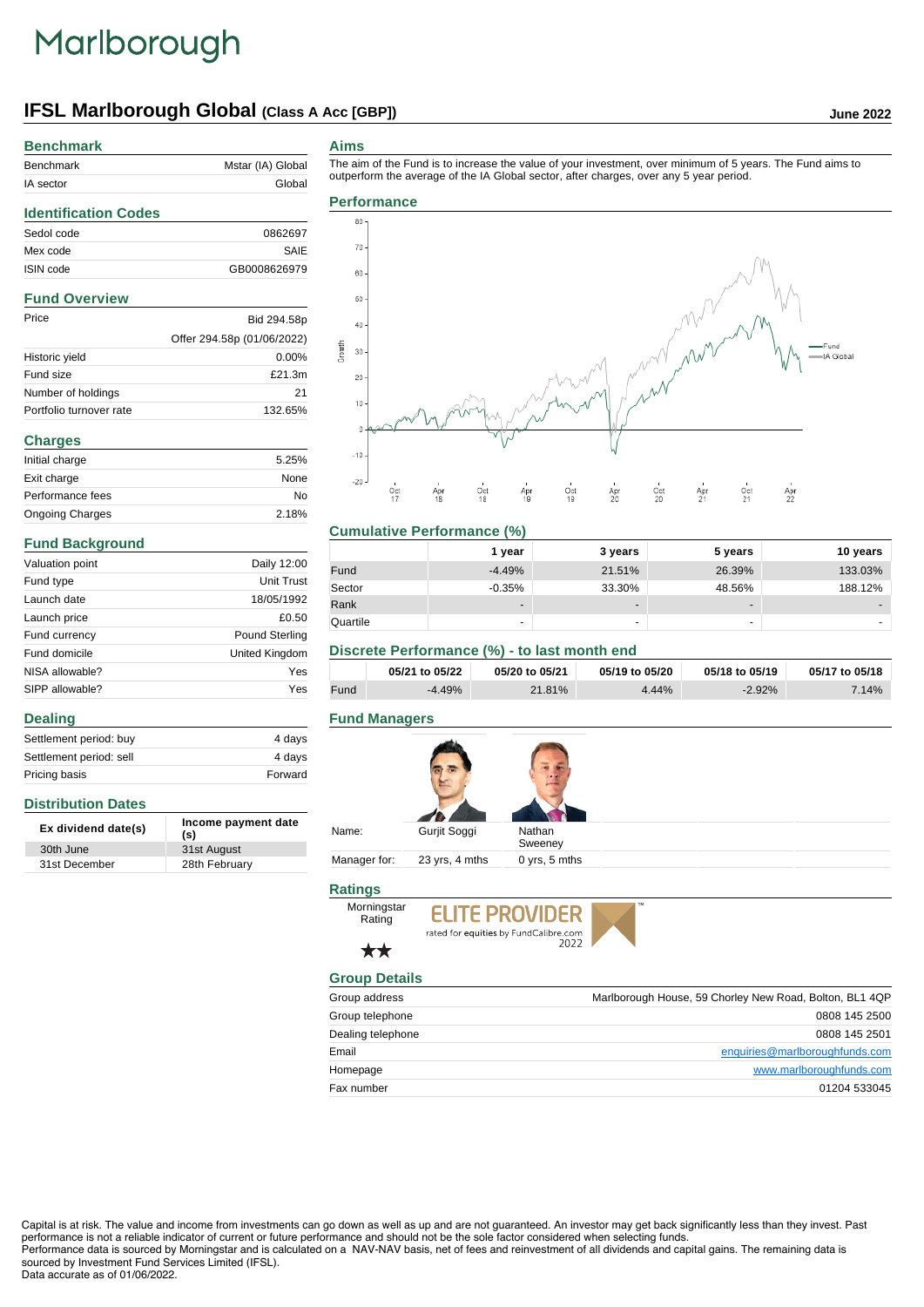# Marlborough

## **IFSL Marlborough Global (Class A Acc [GBP]) June 2022**

## **Standard Portfolio Analysis**



## **X-Ray Portfolio Analysis**

## **X-Ray Asset Allocation** International Equities 59.4% Managed Funds 17.9% UK Equity 4.6% Alternative Trading Strategies 0.5% Property 0.4% Money Market 0.2% Investment Trusts 0.0% International Bonds 0.0% Other 5.8% Cash and Equivalents 11.2%

## **Top Country Weightings**

| <b>United States</b> |  |  |  | 38.0% |
|----------------------|--|--|--|-------|
| Managed Funds        |  |  |  | 17.9% |
| Japan                |  |  |  | 5.4%  |
| United Kingdom       |  |  |  | 5.0%  |
| France               |  |  |  | 2.0%  |
| Taiwan               |  |  |  | 1.6%  |
| Netherlands          |  |  |  | 1.5%  |
| China                |  |  |  | 1.4%  |
| Hong Kong            |  |  |  | 1.1%  |
| Other                |  |  |  | 14.7% |
| Cash                 |  |  |  | 11.4% |

### **X-Ray Regional Allocation**



| North America              | 38.6% |
|----------------------------|-------|
| Managed Fund               | 17.9% |
| Developed Europe - Excl UK | 9.4%  |
| Japan                      | 5.3%  |
| UK                         | 5.0%  |
| Emerging Asia              | 4 2%  |
| Developed Asia             | 1.2%  |
| Australia and New Zealand  | 0.7%  |
| Other                      | 6.3%  |
| Cash and Equivalents       | 11.4% |
|                            |       |